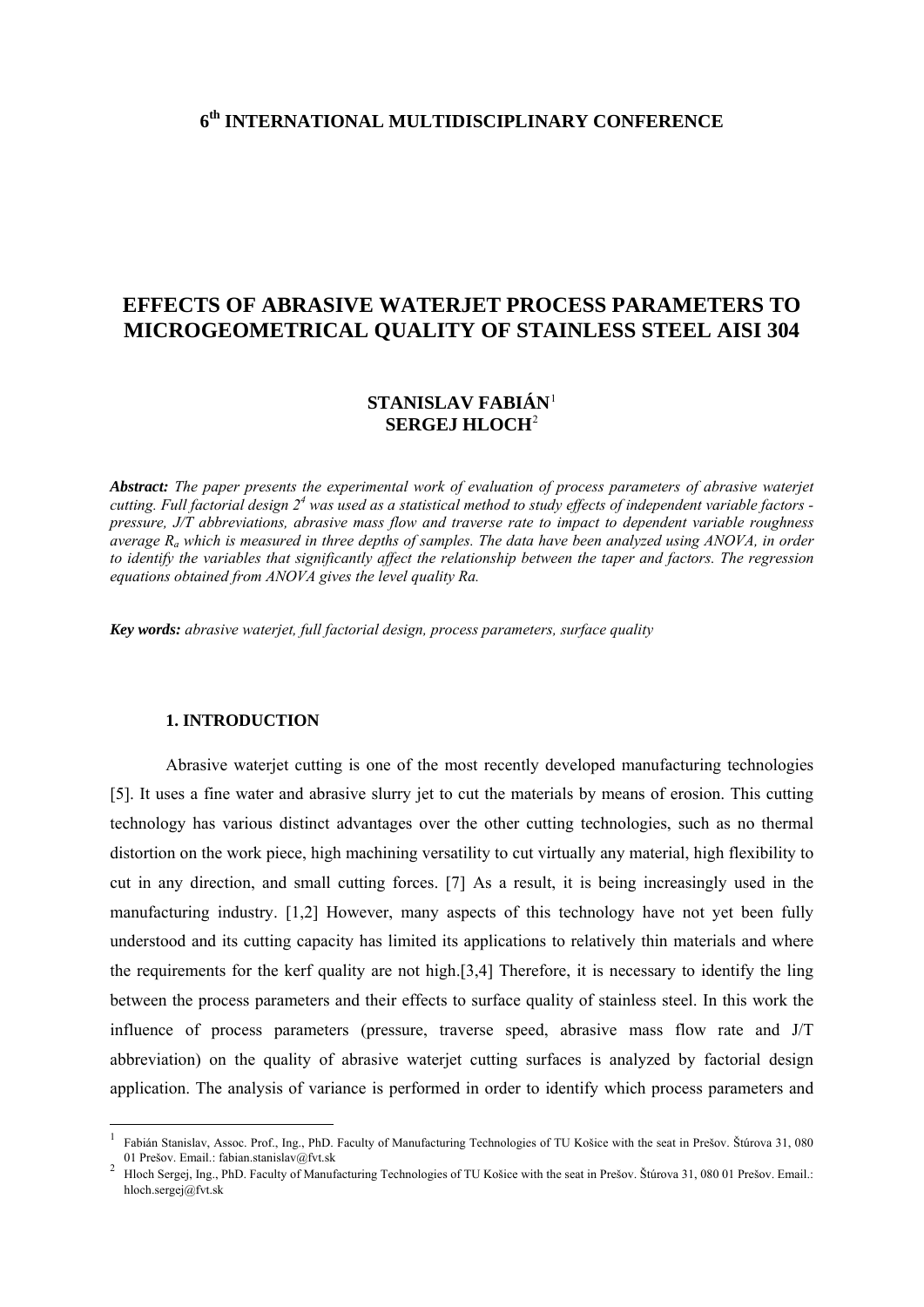their interaction variables significantly influence the cut quality in three various depth zones of 10 mm thick samples.

#### **2. EXPERIMENTAL PROCEDURE**

In order to optimise waterjet process production, Full Factorial Design for four independent variables was designed. The Experimental Design is based on [6, 9,11,12]. Full Factorial Design was used to obtain the combination of values that can optimise the response within the region of the four dimensional observation spaces, which allows one to design a minimal number of experimental runs. The variables are: Pressure, J/T abbreviation, Traverse speed, Abrasive mass flow rate were submitted for the analysis in the design. The variable of each constituent at levels –1, and +1 is given in Table 1.

| N. | Factors |                                                            |               | Factor level |          |
|----|---------|------------------------------------------------------------|---------------|--------------|----------|
|    |         | Variable Terminology                                       | Dimension     | - 1          | $+1$     |
|    | $X_1$   | J/T abbreviation $D_V/D_A$                                 | mm            | 0.1/1        | 0,14/1,2 |
|    | $X_2$   | Abrasive mass flow rate $g_{\text{.}}$ g.min <sup>-1</sup> |               | 300          | 500      |
|    | $X_3$   | Pressure                                                   | <b>MPa</b>    | 200          | 350      |
|    | $X_4$   | Traverse rate                                              | $mm.min^{-1}$ | 70           | 120      |

*Tab. 1* Coded factors on various levels

The selections of low and high levels for all these variables were based on random selection. A  $2<sup>4</sup>$  is full factorial design with 2 replicates at the centre point, leading to the total number of 16 experiments.

Observations had been realized in a random order. The behaviour of the present system described by the following equation, which includes all interaction terms regardless of their significance:

$$
\hat{y} = b_0x_0 + b_1x_1 + b_2x_2 + b_3x_3 + b_4x_4 + b_{12}x_1x_2 + b_{13}x_1x_3 + b_{14}x_1x_4 + b_{23}x_2x_3 + b_{24}x_2x_4 + b_{34}x_3x_4 + b_{123}x_1x_2x_3 + b_{134}x_1x_3x_4 + b_{234}x_2x_3x_4 + b_{123}x_1x_2x_3
$$

Where  $y_{Ra}$  is predicted response roughness in upper erosion zone,  $x_1$ ,  $x_2$ ,  $x_3$ ,  $x_4$  are independent variables;  $b_0$  is coefficient constant for offset term,  $b_1$ ,  $b_2$ ,  $b_3$  are coefficient constant for linear effects and  $b_{12}$ ,  $b_{21}$ ,  $b_{31}$  are coefficient constant for interactions effects. The model evaluates the effect of each independent variable to a response. The variables studied were J/T abbreviation (0,1/1- 0,14/1,2), abrasive mass flow rate (300 - 500), pressure (200 - 350 MPa) and traverse rate (120 – 70 mm.s<sup>-1</sup>).

#### **2.2 EXPERIMENT REALIZATION**

A two dimensional abrasive waterjet machine is used in this work with following specification: work table x-axix 2000 mm, y-axix 3000 mm, z-axis discrete motion, with maximum traverse rate. The high-pressure intensifier pump used is model from Ingersoll-Rand with maximum pressure 380  $MPa$  and Autoline<sup>TM</sup> cutting head from Ingersoll-Rand is used in this study. Abrasive machining conditions used in this study are listed in table.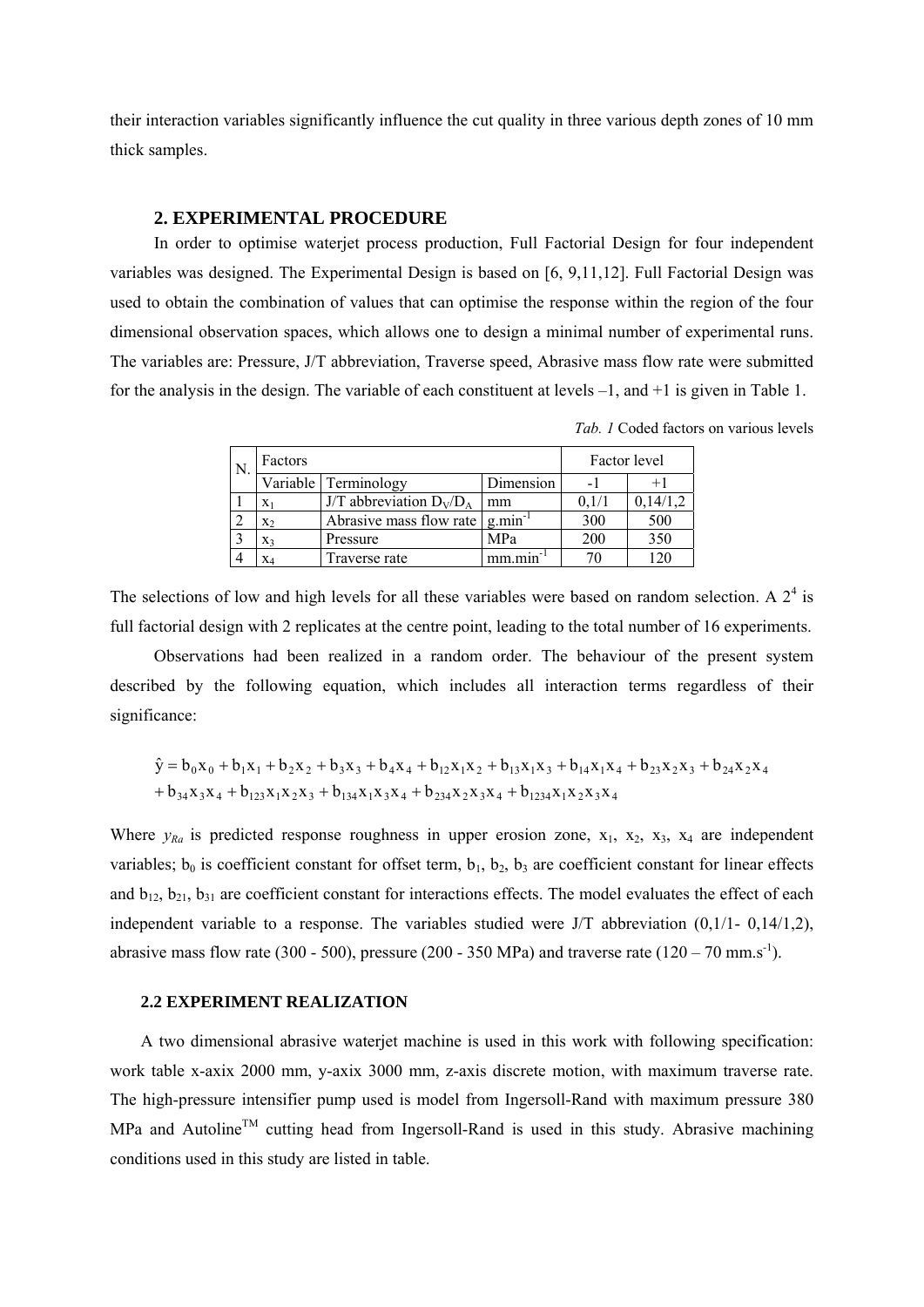*Tab. 2* Experimental set-up

| Variable parameters                                                                                                      | Values                                                                               | Constant parameters   | Values                 |  |  |  |
|--------------------------------------------------------------------------------------------------------------------------|--------------------------------------------------------------------------------------|-----------------------|------------------------|--|--|--|
| Pressure p [MPa]                                                                                                         | 200/350                                                                              | Standoff              | $3 \text{ mm}$         |  |  |  |
| Traverse rate v $\lceil \text{mm} \cdot \text{s}^{-1} \rceil$                                                            | 70/120                                                                               | Mesh                  | 80                     |  |  |  |
| Direction $\lceil \circ \rceil$                                                                                          | $+180/-180$                                                                          | Abrasive material     | <b>Barton Garnet</b>   |  |  |  |
| J/T abbreviation $D_v/D_A$                                                                                               | 0,14/1,2/0,1/1                                                                       | Cutting head          | Autoline <sup>TM</sup> |  |  |  |
| Abrasive mass flow rate $\left[\text{g,min}^{-1}\right]$                                                                 | 200/500                                                                              | Material thickness    | $10 \text{ mm}$        |  |  |  |
| Target material: Stainless steel (AISI 304)<br>Chemical properties: C 0,08; Mn 2,0; P 0,045; S 0,03; Si 1,0; Cr 18; Ni 8 |                                                                                      |                       |                        |  |  |  |
| System characteristics                                                                                                   |                                                                                      |                       |                        |  |  |  |
| Intensifier type                                                                                                         | Double effect                                                                        | Water pressure (max)  | 380 MPa                |  |  |  |
| Intensifier power                                                                                                        | kW                                                                                   | Intensification ratio | 20:1                   |  |  |  |
| Oil pressure (max)                                                                                                       | 20 MPa                                                                               | Accumulator volume    | 21                     |  |  |  |
| Number of cuts:<br>96 (16 experimental conditions with 6 replications)                                                   | Number of measurements:<br>288 (96 measurements in three depths)<br>$h_1, h_5, h_9)$ |                       |                        |  |  |  |

The Mitutoyo Surftest 201 has been used for measure of surface roughness. The following picture illustrates roughness measuring method of samples measured in three different depths  $h_1 = 1$  mm,  $h_5 =$ 5 mm,  $h_9 = 9$  mm as is shown on figure.

## **3 RESULTS AND DISCUSSION**

For simplified evaluation of measured data file graphic execution have been done (fig. 3.1, 3.2). Experimental graphic dependence that describes average roughness behaviour Ra at various factors combinations on sample depth  $h_1$ ,  $h_2$ ,  $h_3$ .

As can be seen from graphic interpretation average roughness shows week experimental dependence on change combinations of variable parameters in depth 1 mm. With increasing depth  $h<sub>5</sub>$ and  $h_9$  average roughness strongly increases that is caused mainly by factor  $x_4$  (traverse rate). The roughness significantly increases as the traverse rate increases. This observation agrees with results on



Fig. 1 Experimental dependence Ra on factors combinations and samples A and B depth

aluminium, ceramics, metal-matrix composites, glass, and fiber-reinforced composites.

The increase in the number of impacting particles at lower traverse rates contributes to the improved surface finish. The additional particles serve to smooth the surface that forgoing particles generated.

Observations proved influence of orifice diameter on surface roughness. Figure

1 is graphical representation of factors

change combination on average roughness measured in three various depths for samples set A and B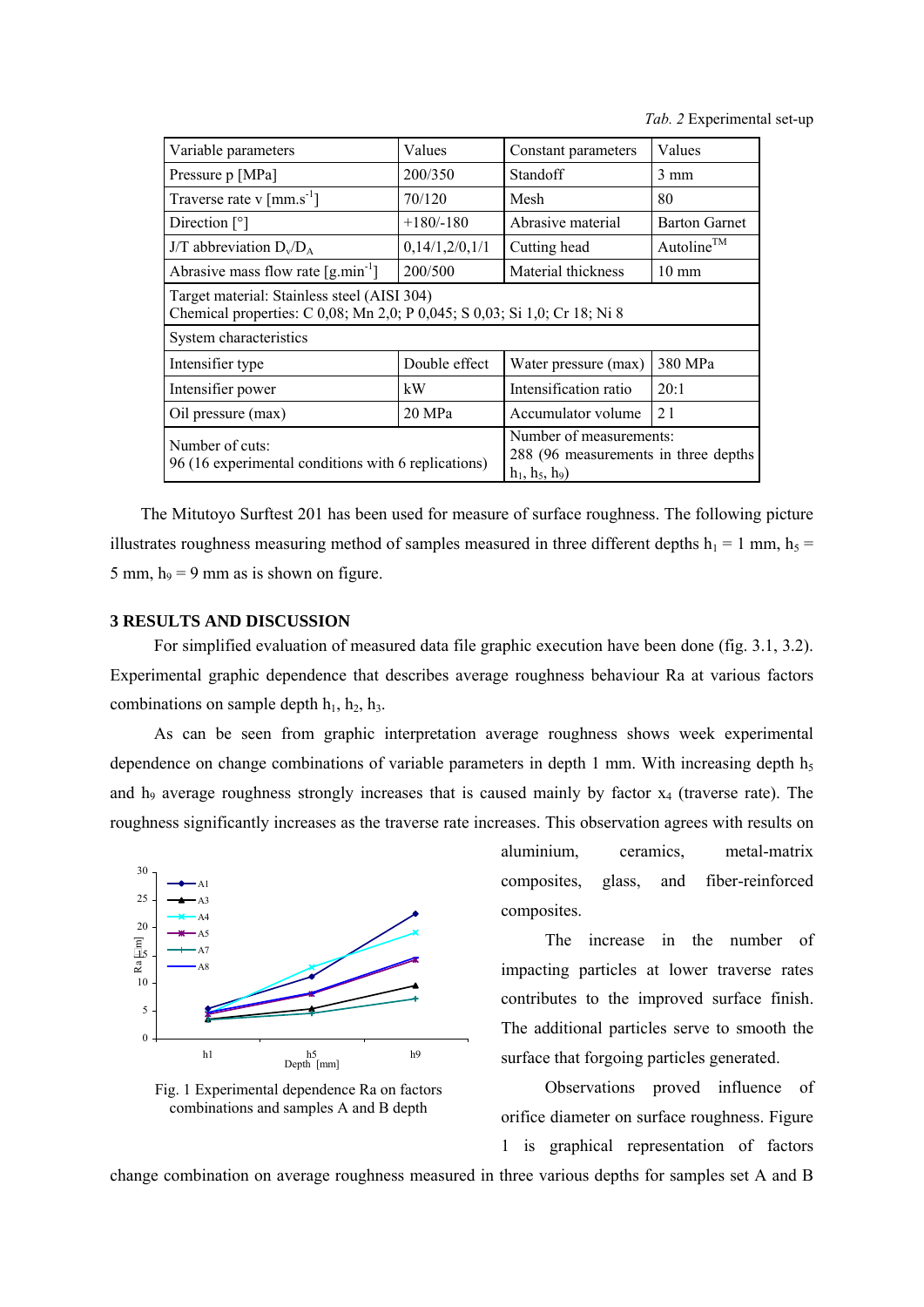where is proven influence of factor  $x_1$ . The description and evaluation influence of abrasive water jet cutting process parameters variables on  $Ra<sub>h1</sub>$ ,  $Ra<sub>h5</sub>$ ,  $Ra<sub>h9</sub>$ , and the analysis of variance in this study has



Fig. 2 Experimental dependence Ra on factors combinations and samples A and B depth

been used. Experimental data have been tested according Cochran´s test. The regression coefficients and equations obtained after analysis of variance gives the level of significance of variable parameters tested according Student's t-test. The regression coefficients and their significance are listed in table 3. Obtained regression coefficients that show no statistical significance have been rejected from the next process evaluation. The models, expressed by

following equations, were generated by linear multiple regression of the data and is a function of the more significant variables:

Regression equation for the variable Ra measured in 1 mm depth of sample.

$$
\overline{y}_{Ra_{h1}} = 4,516 + 0,262x_1 - 0,185x_2 - 0,605x_3 + 0,489x_4
$$
\n(1)

Regression equation for the variable Ra measured in 5 mm depth of sample.

$$
\overline{y}_{Ra_{hs}} = 7,11 + 1,705x_1 - 1,089x_2 - 1,568x_3 + 2,24x_4
$$
\n(2)

Regression equation for the variable Ra measured in the 9 mm depth of sample.

$$
\overline{y}_{Ra_{h9}} = 12.07 + 3.263x_1 - 0.599x_2 - 4.255x_3 + 2.561x_4
$$
\n(3)

where:  $y_{Ra}$  is the response, that is roughness of the surface and  $x_1$ ,  $x_2$ ,  $x_3$ ,  $x_4$  are coded values of the variables J/T abbreviation, abrasive mass flow rate, pressure and traverse rate. Regression model is containing four linear and interaction terms. Obtained regressions models, related the depth, induces that behaviour of water jet cutting is difficult process.

Material being machined by factor  $x_1$  at level  $-1$ , samples set B, is characterised by lower surface roughness. In fact  $x_1$  is J/T abbreviation, is change diameters of focus tube and diameter of water orifice. But it is assumed that the small diameter water orifice causes the speediest water jet and that causes the higher velocity of formed cutting tool. Thus abrasive water jet disposes higher energy concentrated to smallest area of the workpiece. Out of measured data result those roughness average values an asymmetry of the roughness values. Because the samples created for this purpose have been cut in two directions +180° and –180°. This phenomenon is may be caused probably due to feeding direction of solid phase and consequently distribution of abrasive particle in the water jet that confirms experiments of CHEN [13]. That phenomenon will be studied by special prepared experiment because the feeding direction of the abrasive to the mixing chamber was not perpendicular to the feed rate direction.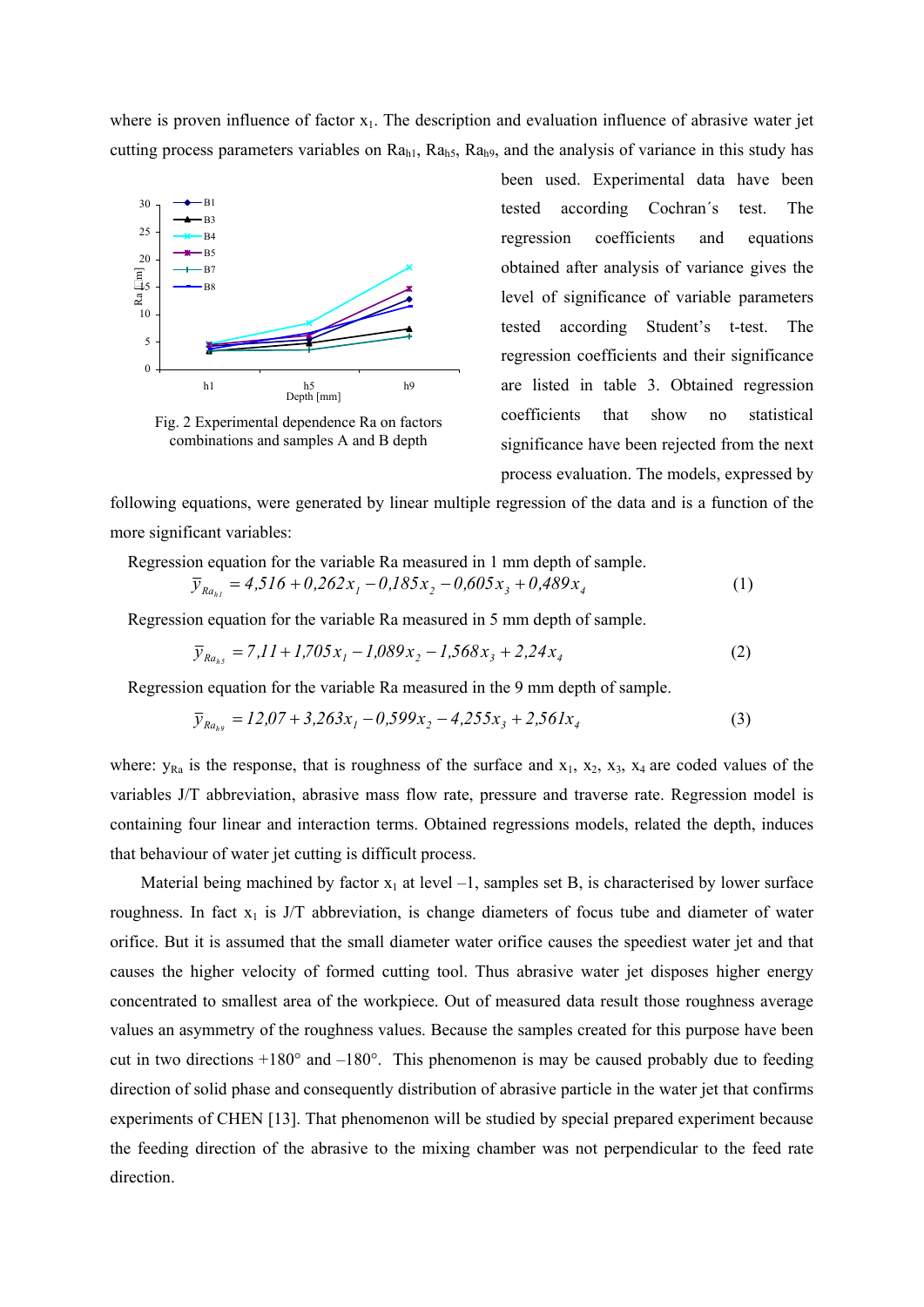$$
\overline{y}_{Ra_{h9}} = 12.07 + 3.263x_1 \qquad x_2 = x_3 = x_4 = 0; \tag{4}
$$

$$
\overline{y}_{Ra_{h9}} = 12.07 - 0.599x_2 \qquad x_1 = x_3 = x_4 = 0; \tag{5}
$$

$$
\overline{y}_{Ra_{h9}} = 12.07 - 4.255x_3 \qquad x_2 = x_1 = x_4 = 0; \tag{6}
$$

$$
\overline{y}_{Ra_{h9}} = 12.07 + 2.561x_4 \qquad x_2 = x_3 = x_1 = 0;
$$
 (7)



Fig. 3 Linear fit of factors influence to Ra in depth  $h = 9$  mm

#### **CONCLUSION**

The problem analysed in these pages is the study of abrasive water jet cutting in terms micro cutting quality. The quality parameter average roughness has been measured. This analysis has pointed out that variable independent, pressure, abrasive mass flow rate, pressure and traverse rate influence the morphology of cutting surface. It has been found that influence of process parameters is variable related to different depth.

Evaluation has been carried according to design of experiments. Full factorial design has been used as a statistical method to study effects of selected process parameters. The pressure, abrasive mass flow rate, traverses rate and J/T abbreviation as independent variable, has been evaluated their significance and their impact to the taper as a dependent variable. Obtained regression equations after analysis of variance give the level quality as a function of the process parameters. It has been found that pressure, and traverse rate are important with the depth. It has been observed that dominant parameters influencing quality are - pressure and traverse rate. These factors directly determine quality of the tool – high-speed waterjet.

Experiment also proved an asymmetry of the roughness values due to the feeding direction of solid phase - abrasive at the entry of the mixing chamber. According theses results new experimental scheme will be created to continue of evaluation abrasive water jet machining.